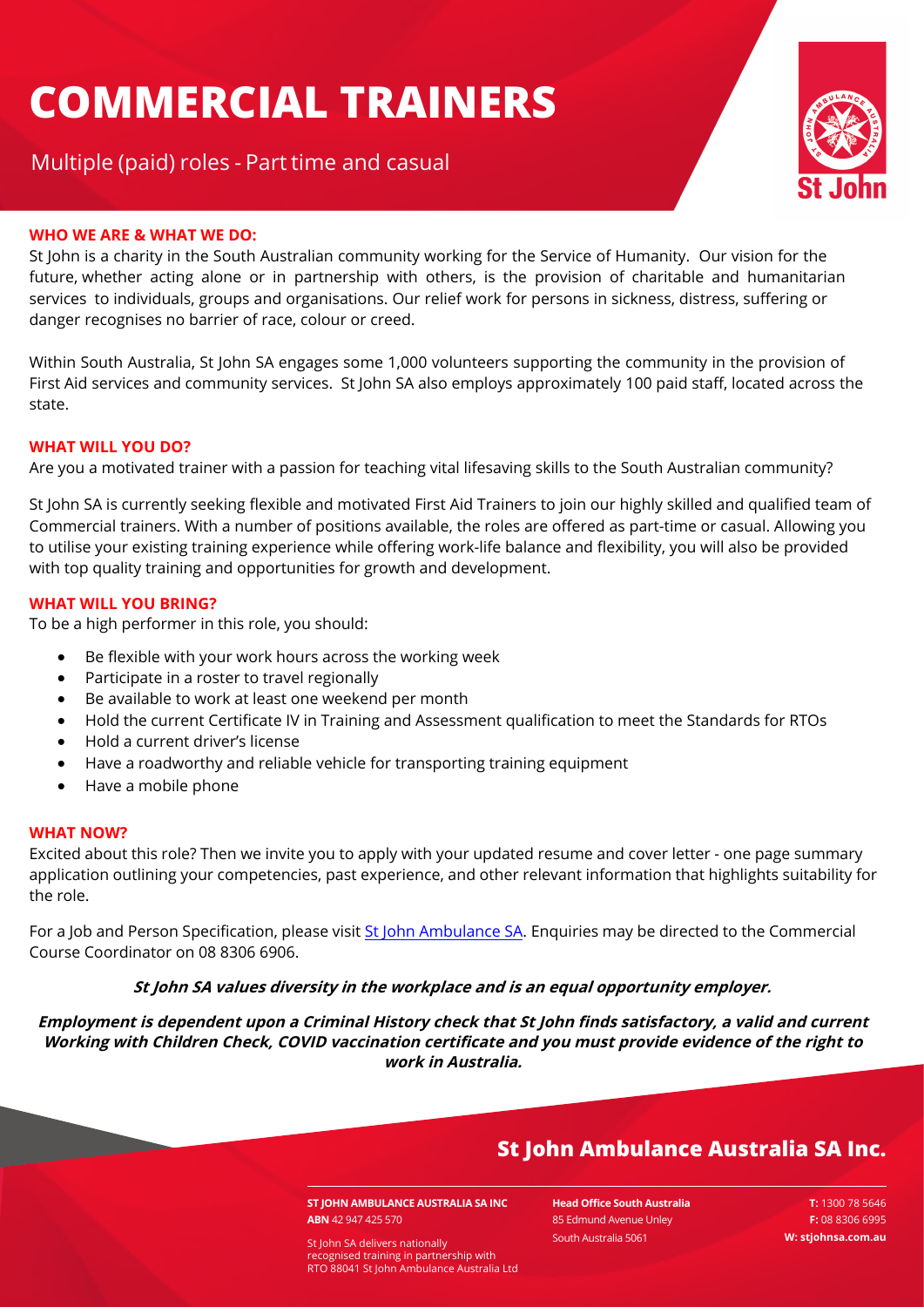

### **JOB AND PERSON SPECIFICATION**

| <b>Position Title:</b>      | <b>Commercial Trainer</b>              |
|-----------------------------|----------------------------------------|
| <b>Reports Directly to:</b> | <b>Commercial Training Coordinator</b> |
| <b>Responsible for:</b>     | None                                   |
| Member of:                  | <b>Corporate and Commercial</b>        |
| Grade:                      | 4                                      |

#### **About St John**

St John is a charity in the South Australian community working for the Service of Humanity. Our vision for the future, whether acting alone or in partnership with others, is the provision of charitable and humanitarian services to individuals, groups and organisations. Our relief work for persons in sickness, distress, suffering or danger recognises no barrier of race, colour or creed.

Within South Australia, St John engages some 1,500 volunteers supporting the community in the provision of First Aid services and Community engagement. St John also employs approximately 100 paid staff, located at State Office and across the state.

#### **Purpose of the Position**

As a member of the Corporate & Commercial Team you will deliver quality, user-friendly first aid and allied training programs to build the competence and confidence of members of St John Ambulance and the wider South Australia community.

#### **St John Values**

| <b>Fairness</b>       | Put people and patients first, upholding St John's standards of fairness and<br>ethical conduct.             |
|-----------------------|--------------------------------------------------------------------------------------------------------------|
| Integrity             | Ensure at all times conduct, integrity and behaviour reflects the values of<br>St John.                      |
| <b>Responsibility</b> | Through the services we provide, uphold St John's responsibility to protect<br>persons from injury or death. |
| <b>Service</b>        | Provide a quality and responsive service which meets customer and<br>community expectations.                 |
| <b>Trust</b>          | Be Trusted to remain calm in stressful situations, make tough decisions and<br>discover practical solutions. |
| <b>Accountability</b> | Be responsible, take action and have accountability for the services<br>provided to others.                  |
| Inclusive             | Recognise diversity and be inclusive in working with everyone in the spirit<br>of "one St John".             |
| <b>Dependable</b>     | Will be dedicated to providing a consistent, dependable service that others<br>can rely on.                  |

#### **Special Conditions**

- Must hold a current drivers licence and own a roadworthy and reliable vehicle able to transport training equipment to and from courses.
- Must be prepared to relocate within St John should the need arise.
- It is a requirement you undertake and hold a National Police Certificate which is acceptable to St John prior to commencing employment with St John. Failure to possess an acceptable National Police Certificate could result in the termination of your employment. Continued employment is subject to the maintenance of a satisfactory NPC.
- In addition to the NPC, incumbents will be required to provide a current and satisfactory Department for Communities and Social Inclusion (DCSI) child related screening check
- Will be required to undertake Child Safe Environments training within the first 6 months of employment with refresher training undertaken every three (3) years.
- Will be required to complete a pre-employment assessment to measure physical ability to carry out the inherent physical requirements of the position.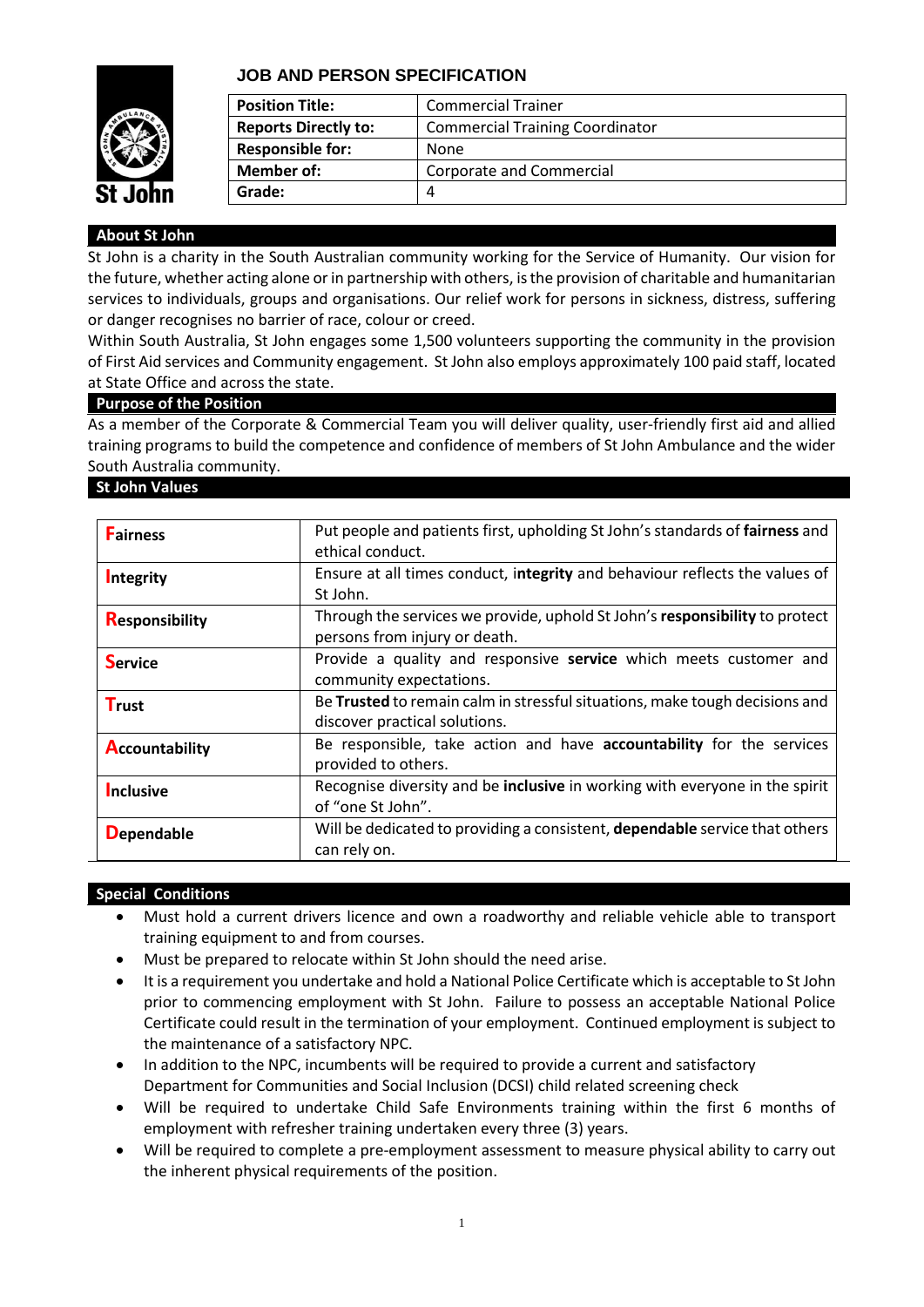- Undertake additional medical assessments and functional tests as required to ensure physical ability to carry out the inherent physical requirements of the position.
- May be required to store St John training material at place of residence or collect from specified St John Centres in negotiation with St John Property Department.

#### **Organisational Relationships**



#### **Key Performance Indicator (KPI)**

| Key                     | <b>Key Tasks</b>                                                        | <b>Measures</b>                      |
|-------------------------|-------------------------------------------------------------------------|--------------------------------------|
| <b>Responsibilities</b> |                                                                         |                                      |
|                         |                                                                         |                                      |
| <b>Client Training</b>  | Deliver and facilitate St John training programs modelling<br>$\bullet$ | Course documentation<br>$\bullet$    |
| <b>Delivery</b>         | high standards of performance                                           | to be completed                      |
|                         | Support and monitor participants during learning and<br>$\bullet$       | correctly and submitted              |
|                         | assessment                                                              | within allocated time                |
|                         | Undertake assessments and provide feedback<br>$\bullet$                 | frame                                |
|                         | Gather quality evidence and make the assessment<br>$\bullet$            | <b>Achieve Customer</b><br>$\bullet$ |
|                         | decision                                                                | Satisfaction Rating via              |
|                         | Record and report the assessment decision                               | <b>Course Evaluation</b>             |
|                         | Participate in the review of the effectiveness of delivery              | forms as specified in                |
|                         | and assessment process annually                                         | the performance                      |
|                         |                                                                         | appraisal process                    |
|                         |                                                                         |                                      |
| <b>Administration</b>   | Gather evidence, maintain documentation and<br>$\bullet$                | Documents and records<br>$\bullet$   |
|                         | participant records                                                     | maintained to required               |
|                         | Complete all paperwork within specified time frames                     | currency                             |
|                         | Complete personal timesheet and submit on a fortnightly<br>$\bullet$    | Timesheet submitted in<br>$\bullet$  |
|                         | basis                                                                   | accordance with payroll              |
|                         |                                                                         | required timelines                   |
| Communication           | Maintain regular liaison with other members of the<br>$\bullet$         | Attend meetings as<br>$\bullet$      |
| & Liaison               | <b>Training Delivery Team</b>                                           | agreed with line                     |
|                         | Participate in St John staff meetings and consultation                  | manager                              |
|                         | processes                                                               |                                      |
|                         | Access information to maintain current knowledge via                    |                                      |
|                         | updates, team meetings, newsletters and other                           |                                      |
|                         | communication channels                                                  |                                      |
|                         |                                                                         |                                      |
|                         |                                                                         |                                      |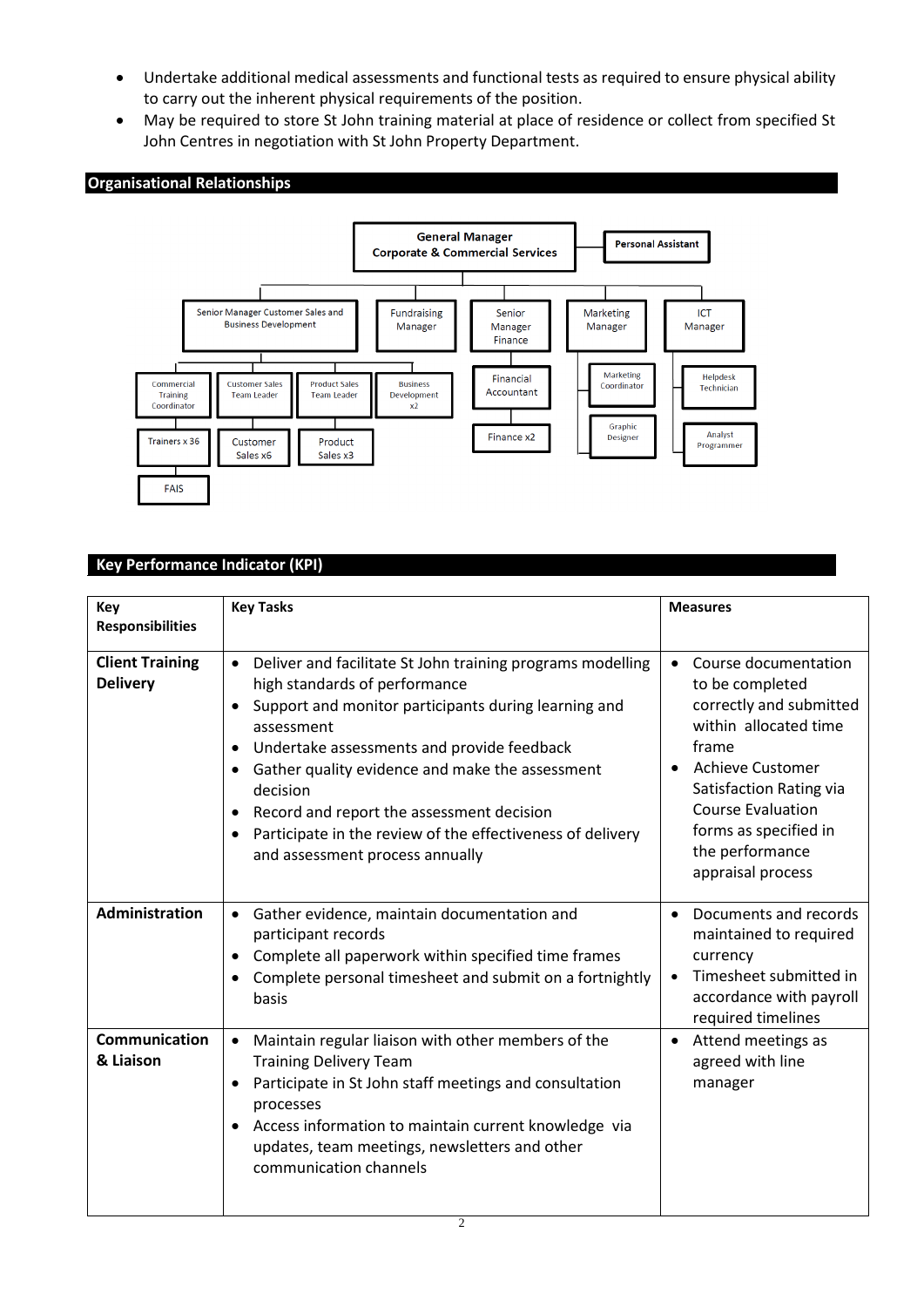| General<br><b>Responsibilities</b>             | Ensure a safe and healthy work environment through<br>compliance with WHS legislation and St John policies and<br>procedures. Monitor and report on WHS arrangements<br>in the learning environment.<br>Develop and maintain knowledge of St John Ambulance<br>$\bullet$<br>products and services in order to recommend products<br>and services to clients<br>Other duties as directed which may include activities<br>such as attending promotional events, or first aid kit and<br>venue audits. | Incident reports<br>٠<br>prepared for any<br>incident or near miss                              |
|------------------------------------------------|-----------------------------------------------------------------------------------------------------------------------------------------------------------------------------------------------------------------------------------------------------------------------------------------------------------------------------------------------------------------------------------------------------------------------------------------------------------------------------------------------------|-------------------------------------------------------------------------------------------------|
| <b>Workplace</b><br><b>Health &amp; Safety</b> | Maintain current First Aid Certificate, Manual Handling<br>$\bullet$<br>and Infection Control Training<br>Follow safe and healthy work practices at all times,<br>$\bullet$<br>including reporting of hazards and incidents<br>immediately, and referring WHS issues and<br>requirements to managers<br>Proactively address safety and child protection matters<br>٠<br>Ensure work site is kept safe and tidy                                                                                      | Maintain accreditation<br>as per St John Training<br><b>Branch Regulations and</b><br>Protocols |

# **Core Competencies, Skills and Experience**

| <b>PEOPLE</b>           |                                                                                                                                                                                                                                                                                |
|-------------------------|--------------------------------------------------------------------------------------------------------------------------------------------------------------------------------------------------------------------------------------------------------------------------------|
| Communication           | Use of appropriate styles and methods / mediums for the particular<br>audience<br>Use positive and inclusive communication techniques<br>Gather and disseminate information appropriate for your team<br>$\bullet$<br>Messages delivered are clear and articulate<br>$\bullet$ |
| <b>Team Work</b>        | Actively promote the St John values and positive culture<br>$\bullet$<br>Actively participate as a member of a team<br>Values contributing to teamwork in order to achieve goals<br>Foster a team environment, welcoming co-operation and collaboration                        |
| Self-Management         | Able to prioritise own work tasks appropriately<br>$\bullet$<br>Negotiate with Managers, peers and direct reports in order to achieve<br>goals<br>Aware of own emotions and those of others and take these into<br>consideration when acting<br>Self-motivated and diplomatic  |
| <b>SERVICE DELIVERY</b> |                                                                                                                                                                                                                                                                                |
| <b>Customer Focus</b>   | Develop and sustains productive internal and external customer<br>relationships<br>Understand and is responsive to customers' objectives and needs<br>$\bullet$<br>Readily readjusts priorities to respond to changing customer demands as<br>appropriate                      |
| <b>Problem Solving</b>  | Use logical reasoning to work through issues<br>$\bullet$<br>Identifies pragmatic well rounded solutions<br>$\bullet$                                                                                                                                                          |
| <b>Results Focused</b>  | All actions support the Business Unit plan<br>$\bullet$<br>Know what outcomes are required and focus on delivering these<br>$\bullet$<br>Maintain focus at all times                                                                                                           |
| Innovation              | Seek out creative opportunities to improve, streamline and reinvent work<br>$\bullet$<br>processes                                                                                                                                                                             |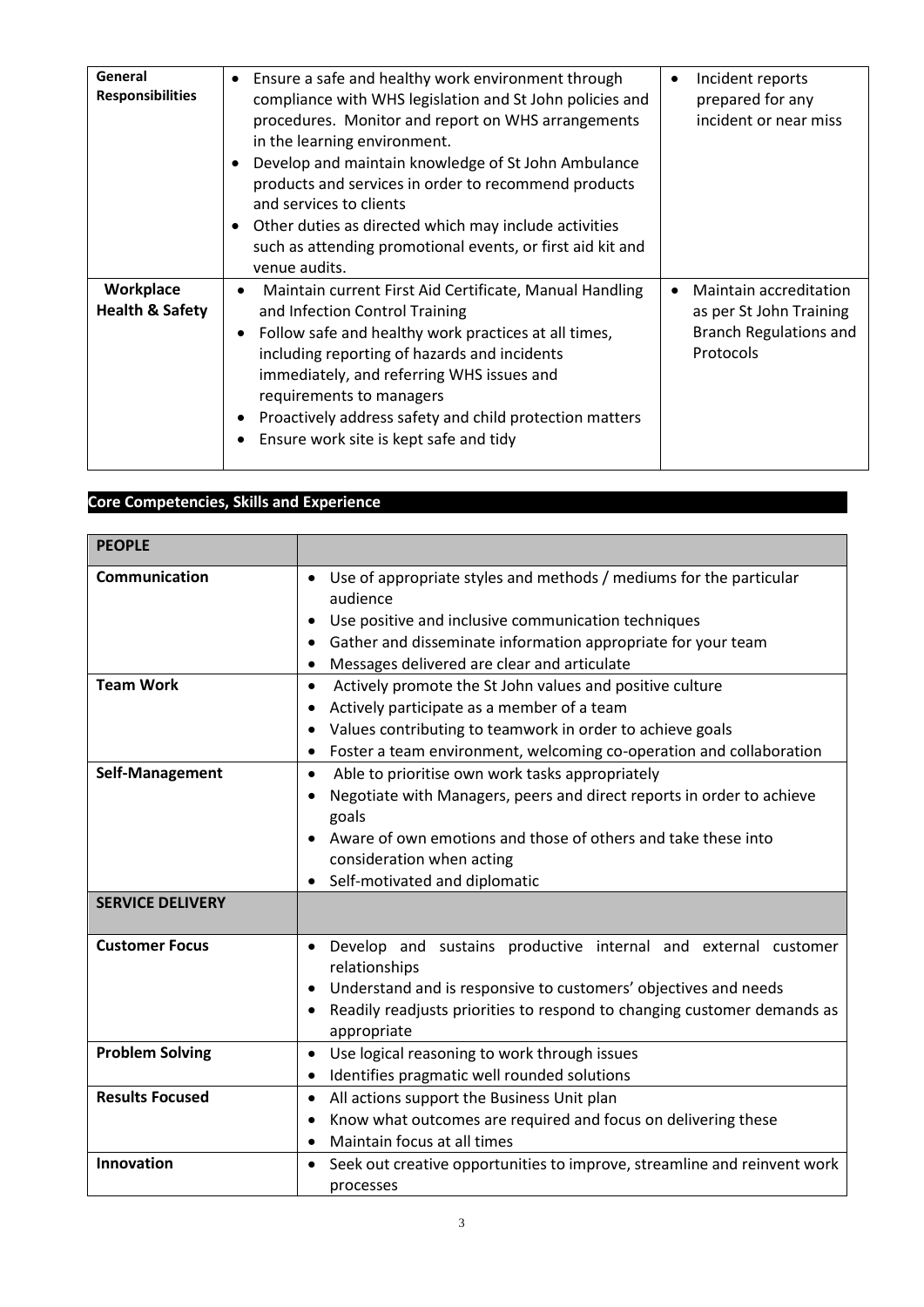|                                                         | Be receptive to and contribute new ideas and solutions                                                                                 |  |
|---------------------------------------------------------|----------------------------------------------------------------------------------------------------------------------------------------|--|
|                                                         | Applies original thinking in approach to improving processes, methods and                                                              |  |
|                                                         | systems                                                                                                                                |  |
| <b>Decision Making</b>                                  | Consider different perspectives when making decisions<br>$\bullet$                                                                     |  |
|                                                         | Decisions are clear, consistent and transparent<br>٠                                                                                   |  |
|                                                         | Distinguish relevant from irrelevant information                                                                                       |  |
|                                                         | Decisions are made in a timely manner                                                                                                  |  |
| <b>CONTROLS</b>                                         |                                                                                                                                        |  |
|                                                         |                                                                                                                                        |  |
| <b>Resource Management</b>                              | Resources are used effectively and appropriately ensuring minimal waste<br>$\bullet$                                                   |  |
|                                                         | Resource utilisation complies with policy<br>٠                                                                                         |  |
| <b>Managing Risk</b>                                    | Takes actions in which the benefits to the efficiency and effectiveness of                                                             |  |
|                                                         | service delivery are weighed against potential risk                                                                                    |  |
|                                                         | Contributes to prevention and detection internal controls for team<br>$\bullet$                                                        |  |
| Quality                                                 | Is aware of and undertakes training to enhance and support continuous<br>$\bullet$                                                     |  |
|                                                         | improvement efforts                                                                                                                    |  |
|                                                         | Strives for efficient, effective high quality performance in self<br>٠                                                                 |  |
|                                                         | Takes initiative to make improvements<br>$\bullet$                                                                                     |  |
| <b>Workplace Health &amp; Safety</b>                    | Maintains required training and qualifications for self<br>$\bullet$                                                                   |  |
|                                                         | Responding appropriately when risks identified or an incident occurs<br>٠                                                              |  |
| Change                                                  | Demonstrates support and flexibility for organisational change and<br>$\bullet$                                                        |  |
|                                                         | attainment of organisation goals                                                                                                       |  |
|                                                         | Adapts to changing needs, conditions and responsibilities                                                                              |  |
| <b>Job Specific Competencies, Skills and Experience</b> |                                                                                                                                        |  |
|                                                         |                                                                                                                                        |  |
| <b>Skills</b>                                           | $\bullet$                                                                                                                              |  |
|                                                         | Highly developed written and verbal skills<br>$\bullet$                                                                                |  |
|                                                         | Highly motivated and enthusiastic, displaying professionalism at all times                                                             |  |
|                                                         | Ability to influence and negotiate effectively with staff, members and                                                                 |  |
|                                                         | general public<br>$\bullet$                                                                                                            |  |
|                                                         | Ability to manage one's own time, set priorities, plan and organise work<br>$\bullet$                                                  |  |
|                                                         | Demonstrated ability to work independently and take ownership<br>$\bullet$                                                             |  |
|                                                         | Ability to manage multiple tasks effectively with a high degree of                                                                     |  |
|                                                         | flexibility within a changing workplace environment                                                                                    |  |
|                                                         | Display customer service attitudes and behaviours                                                                                      |  |
|                                                         | Proven problem solving skills with the ability to develop innovative                                                                   |  |
| <b>Experience</b>                                       | solutions in a flexible and client orientated training environment<br>Experience in training and/or facilitating groups of people<br>٠ |  |
|                                                         |                                                                                                                                        |  |
|                                                         | Experience delivering WHS, First Aid or pre-hospital care services                                                                     |  |
|                                                         | (desirable)<br>$\bullet$                                                                                                               |  |
| Knowledge                                               | Working knowledge and understanding of the delivery of training<br>programs                                                            |  |
|                                                         | Knowledge of training packages from which training is prepared and<br>$\bullet$                                                        |  |
|                                                         | assessed                                                                                                                               |  |
| <b>Essential Qualifications</b>                         | Certificate IV in Assessment & Workplace Training or Certification IV in<br>$\bullet$                                                  |  |
|                                                         | <b>Training and Assessment</b>                                                                                                         |  |
|                                                         | Maintain current First Aid Certificate                                                                                                 |  |
|                                                         | Current competence in CPR (infant & adult)                                                                                             |  |
|                                                         | Current drivers licence                                                                                                                |  |
|                                                         | Certificate in Occupational First Aid or higher (desirable)                                                                            |  |

## **General Position Information**

Training work can be scheduled between the hours of 7.00am and 10.30pm on any day and the minimum daily engagement is three hours. Overtime rates are paid for hours worked in excess of 10 hours per day, or 76 per fortnight.